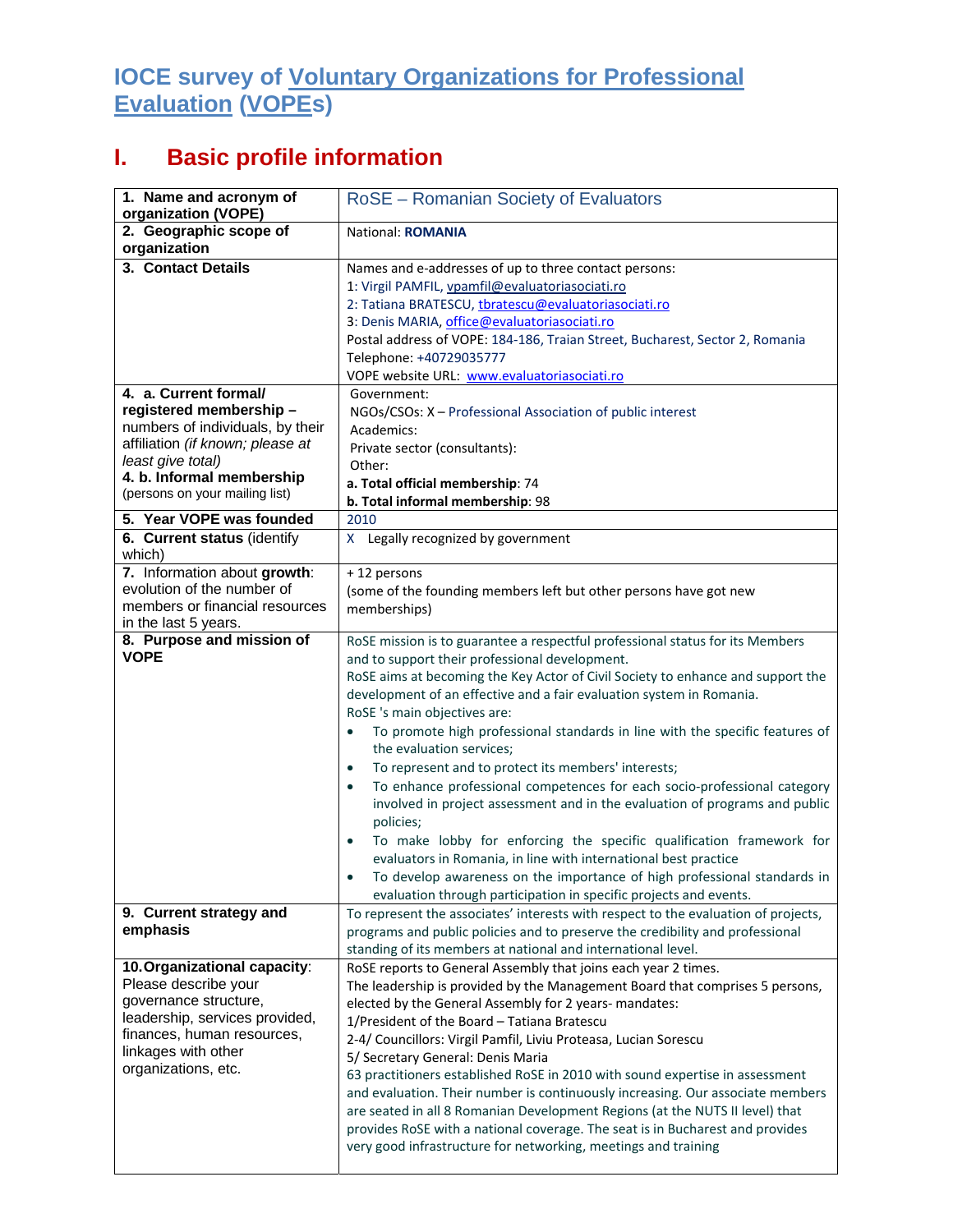| 11. Means of communication<br>with members, e.g. newsletter,<br>listserv, publication, website | Forum, monthly meetings, professional workshops, debates, and website<br>(www.evaluatoriasociati.ro)                                                                                                                                                                          |
|------------------------------------------------------------------------------------------------|-------------------------------------------------------------------------------------------------------------------------------------------------------------------------------------------------------------------------------------------------------------------------------|
| 12. Past events (e.g. during<br>past year)                                                     | Occupational analysis and development of occupational standards for evaluation<br>(2012-2013), Provision of Technical Assistance for evaluation of grant proposals<br>for the Ministry of European Funds of Romania (2013), Authorization as Training<br>provider (2013-2014) |
| 13. Forthcoming key events/<br>conferences - dates, location                                   | Training for Assessors - starting with July 2014 on a monthly basis                                                                                                                                                                                                           |
| 14. Name and e-address of<br>person submitting this<br>information                             | <b>Virgil PAMFIL</b><br>vpamfil@evaluatoriasociati.ro                                                                                                                                                                                                                         |
| 15. Date of this update                                                                        | 25 may 2014                                                                                                                                                                                                                                                                   |

## **II. Experience with Evaluation Capacity Building**

| 1. Background: Please provide<br>a brief history of the formation<br>of this organization (VOPE).<br>1.1 Who were/are the key<br>players?<br>1.2 How many members do you<br>have on your governing board/<br>committee?<br>1.3 What are the main existing<br>strengths that your VOPE is<br>trying to capitalize on?<br>1.4 What are the main<br>challenges that your VOPE is<br>trying to address? | 1.1. RoSE was established in 2010 by 63 practitioners with sound expertise in<br>assessment and evaluation. The members are professionals with extended<br>experience and professional background in different fields, Evaluation relates to<br>a core crosscutting competences acquired by practice. Consequently, the<br>associates are specialized in urban infrastructure, civil works, education, media,<br>public administration, civil society, culture and social issues. Our associate<br>members are seated in all 8 Romanian Development Regions (at the NUTS II<br>level) that provides RoSE with a national coverage<br>1.2. As presented at Para 3. There are 5 Members of the Board called as 'the<br>Council'<br>1.3. The strengths is provided by the wide range of competences, knowledge and<br>evaluation. As a Member of our Association, you will benefit of our support and<br>capabilities to enhance your professional competencies in evaluation.<br>1.4 The main challenges that RoSE is trying to address are:<br>. Promotion of fundraising by supporting the implementation of fair and<br>appropriate evaluation concepts, principles, methods, procedures and best<br>international practices;<br>· developing professional competencies in evaluation based on ethics and code<br>of conducts;<br>• Provision of expert services in evaluation through its Members<br>• Recognition among evaluators as their best support for fulfilling professional<br>accomplishments. |
|-----------------------------------------------------------------------------------------------------------------------------------------------------------------------------------------------------------------------------------------------------------------------------------------------------------------------------------------------------------------------------------------------------|-------------------------------------------------------------------------------------------------------------------------------------------------------------------------------------------------------------------------------------------------------------------------------------------------------------------------------------------------------------------------------------------------------------------------------------------------------------------------------------------------------------------------------------------------------------------------------------------------------------------------------------------------------------------------------------------------------------------------------------------------------------------------------------------------------------------------------------------------------------------------------------------------------------------------------------------------------------------------------------------------------------------------------------------------------------------------------------------------------------------------------------------------------------------------------------------------------------------------------------------------------------------------------------------------------------------------------------------------------------------------------------------------------------------------------------------------------------------------------------------------------------|
| 2. Organizational motivation:                                                                                                                                                                                                                                                                                                                                                                       | RoSE gathers only recognized professionals in evaluation with proven quality                                                                                                                                                                                                                                                                                                                                                                                                                                                                                                                                                                                                                                                                                                                                                                                                                                                                                                                                                                                                                                                                                                                                                                                                                                                                                                                                                                                                                                |
| What were/are the driving                                                                                                                                                                                                                                                                                                                                                                           | track records. It is aimed to develop professional networks to address a wide                                                                                                                                                                                                                                                                                                                                                                                                                                                                                                                                                                                                                                                                                                                                                                                                                                                                                                                                                                                                                                                                                                                                                                                                                                                                                                                                                                                                                               |
| forces of the VOPE and its                                                                                                                                                                                                                                                                                                                                                                          | area of evaluation topics and to enable an effective lobbying in the Government                                                                                                                                                                                                                                                                                                                                                                                                                                                                                                                                                                                                                                                                                                                                                                                                                                                                                                                                                                                                                                                                                                                                                                                                                                                                                                                                                                                                                             |
| historical development?                                                                                                                                                                                                                                                                                                                                                                             | to raise the professional recognition of evaluators.                                                                                                                                                                                                                                                                                                                                                                                                                                                                                                                                                                                                                                                                                                                                                                                                                                                                                                                                                                                                                                                                                                                                                                                                                                                                                                                                                                                                                                                        |
| 3. Evaluation Capacity<br>Building <sup>1</sup> : What has your<br>VOPE done to promote<br>evaluation (M&E) capacity?                                                                                                                                                                                                                                                                               | ROSE developed the occupational framework and has initiated projects to ensure<br>transnational recognition of continuing learning outcomes.                                                                                                                                                                                                                                                                                                                                                                                                                                                                                                                                                                                                                                                                                                                                                                                                                                                                                                                                                                                                                                                                                                                                                                                                                                                                                                                                                                |
| 4. Context / target entities:                                                                                                                                                                                                                                                                                                                                                                       | 4.1 Technical capacities to supply quality evaluations by internal selection,                                                                                                                                                                                                                                                                                                                                                                                                                                                                                                                                                                                                                                                                                                                                                                                                                                                                                                                                                                                                                                                                                                                                                                                                                                                                                                                                                                                                                               |
| More specifically, who are the                                                                                                                                                                                                                                                                                                                                                                      | networking and professional references, partnering with experts, provision                                                                                                                                                                                                                                                                                                                                                                                                                                                                                                                                                                                                                                                                                                                                                                                                                                                                                                                                                                                                                                                                                                                                                                                                                                                                                                                                                                                                                                  |
| persons or institutions your                                                                                                                                                                                                                                                                                                                                                                        | of training for members and other concerned professionals.                                                                                                                                                                                                                                                                                                                                                                                                                                                                                                                                                                                                                                                                                                                                                                                                                                                                                                                                                                                                                                                                                                                                                                                                                                                                                                                                                                                                                                                  |
| organization seeks to influence                                                                                                                                                                                                                                                                                                                                                                     | 4.2 Strengthening VOPE organizational capacity itself;                                                                                                                                                                                                                                                                                                                                                                                                                                                                                                                                                                                                                                                                                                                                                                                                                                                                                                                                                                                                                                                                                                                                                                                                                                                                                                                                                                                                                                                      |
| (to strengthen evaluation                                                                                                                                                                                                                                                                                                                                                                           | 4.3 Enhancing the enabling environment for evaluation, including strengthening                                                                                                                                                                                                                                                                                                                                                                                                                                                                                                                                                                                                                                                                                                                                                                                                                                                                                                                                                                                                                                                                                                                                                                                                                                                                                                                                                                                                                              |
| capacity)? For example:                                                                                                                                                                                                                                                                                                                                                                             | the demand for and use of evaluations by policy makers;                                                                                                                                                                                                                                                                                                                                                                                                                                                                                                                                                                                                                                                                                                                                                                                                                                                                                                                                                                                                                                                                                                                                                                                                                                                                                                                                                                                                                                                     |

<sup>1</sup> By evaluation capacity we refer to the capacity of individuals to produce credible and useful evaluations (supply side), but also to institutional capacities to call for and utilize evaluations (demand side).

l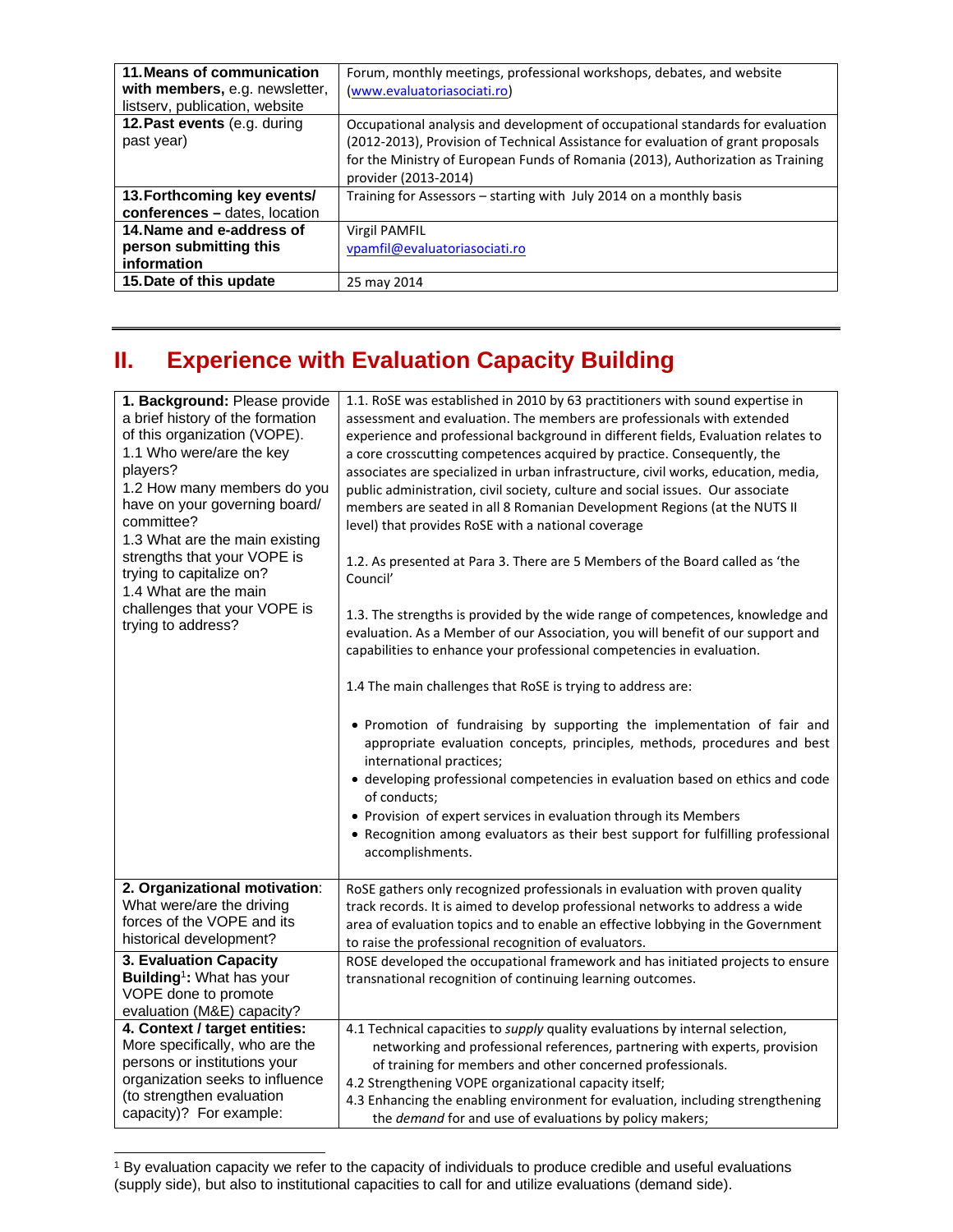| 5. Public accountability: Is<br>RoSE 's main objectives are:<br>your VOPE helping to<br>To promote high professional standards in line with the specific features<br>strengthen oversight and<br>of the evaluation services;<br>transparency of government<br>To represent and to protect its members' interests;<br>programs? If so, in what ways?<br>To enhance professional competences for each socio-professional<br>٠<br>Can you share any success<br>category involved in project assessment and in the evaluation of<br>stories of evaluators or others<br>programs and public policies;<br>promoting public<br>To make lobby for enforcing the specific qualification framework for<br>٠<br>accountability?<br>evaluators in Romania, in line with international best practice<br>To develop awareness on the importance of high professional standards<br>$\bullet$<br>in evaluation through participation in specific projects and events.<br>6. More specifically, what are<br>supporting the implementation of fair and appropriate evaluation<br>some of the key themes for<br>concepts, principles, methods, procedures and best international<br>which you advocate? For<br>practices;<br>example, are you promoting<br>developing professional competencies in evaluation based on ethics and<br>issues related to cultural<br>code of conducts<br>sensitivity, equity, social justice,<br>empowerment, transformation,<br>gender, environment, poverty?<br>If so, please describe or attach<br>relevant documents.<br>7. Methods: Experiences in<br>• organizing workshops led by RoSE experts;<br>strengthening skills of individual<br>• designing and delivering training programmes;<br>members, by (for example):<br>• developing coaching and mentoring programmes.<br>organizing workshops led by<br>local experts;<br>organizing webinars with<br>international speakers;<br>designing and delivering e-<br>learning programmes;<br>administering mentoring<br>programmes; etc.<br>8. Standards: Has your VOPE<br>RoSE has initiated the development of Occupational Standard for Evaluators.<br>developed professional<br>In this respect, it carried out occupational analysis, and drafted occupational<br>standards/ethical codes/<br>framework for Assessors. The costs for development and enforcement of<br>competencies (or adheres to<br>standards have been covered by the Association.<br>those developed by others)? If<br>The Standard has been approved and enforced by the National Authority of<br>so, please provide<br>Qualifications in December 2012, included in the National Qualifications Register<br>documentation.<br>and used as the basis for certification of competences and provision of training for<br>Assessors. The standard is available on-line at:<br>http://www.anc.edu.ro/uploads/SO/Evaluator%20proiecte_v00.pdf<br>9. Job opportunities: Do you<br>Yes. Please see ROSE Website – News Section<br>share employment/ consultancy | 4.1 Technical capacities to<br>supply quality evaluations,<br>partnering with experts,<br>local universities or others<br>to provide training for<br>members, etc.;<br>4.2 Strengthening VOPE<br>organizational capacity<br>itself;<br>4.3 Enhancing the enabling<br>environment for evaluation,<br>including strengthening the<br>demand for and use of<br>evaluations by policy<br>makers;<br>4.4 Influencing governmental<br>policies related to<br>evaluation, evaluation<br>designs and<br>implementation of M&E<br>systems, etc. | 4.4 Drafting professional framework, Influencing governmental policies related<br>to evaluation, evaluation designs and implementation of M&E systems |
|-----------------------------------------------------------------------------------------------------------------------------------------------------------------------------------------------------------------------------------------------------------------------------------------------------------------------------------------------------------------------------------------------------------------------------------------------------------------------------------------------------------------------------------------------------------------------------------------------------------------------------------------------------------------------------------------------------------------------------------------------------------------------------------------------------------------------------------------------------------------------------------------------------------------------------------------------------------------------------------------------------------------------------------------------------------------------------------------------------------------------------------------------------------------------------------------------------------------------------------------------------------------------------------------------------------------------------------------------------------------------------------------------------------------------------------------------------------------------------------------------------------------------------------------------------------------------------------------------------------------------------------------------------------------------------------------------------------------------------------------------------------------------------------------------------------------------------------------------------------------------------------------------------------------------------------------------------------------------------------------------------------------------------------------------------------------------------------------------------------------------------------------------------------------------------------------------------------------------------------------------------------------------------------------------------------------------------------------------------------------------------------------------------------------------------------------------------------------------------------------------------------------------------------------------------------------------------------------------------------------------------------------------------------------------------------------------------------------------------------------------------------------------------------------------------------------------------------------------------------------------------------------------------------------------------------------------------------------------------------------------------|----------------------------------------------------------------------------------------------------------------------------------------------------------------------------------------------------------------------------------------------------------------------------------------------------------------------------------------------------------------------------------------------------------------------------------------------------------------------------------------------------------------------------------------|-------------------------------------------------------------------------------------------------------------------------------------------------------|
|                                                                                                                                                                                                                                                                                                                                                                                                                                                                                                                                                                                                                                                                                                                                                                                                                                                                                                                                                                                                                                                                                                                                                                                                                                                                                                                                                                                                                                                                                                                                                                                                                                                                                                                                                                                                                                                                                                                                                                                                                                                                                                                                                                                                                                                                                                                                                                                                                                                                                                                                                                                                                                                                                                                                                                                                                                                                                                                                                                                                     |                                                                                                                                                                                                                                                                                                                                                                                                                                                                                                                                        |                                                                                                                                                       |
|                                                                                                                                                                                                                                                                                                                                                                                                                                                                                                                                                                                                                                                                                                                                                                                                                                                                                                                                                                                                                                                                                                                                                                                                                                                                                                                                                                                                                                                                                                                                                                                                                                                                                                                                                                                                                                                                                                                                                                                                                                                                                                                                                                                                                                                                                                                                                                                                                                                                                                                                                                                                                                                                                                                                                                                                                                                                                                                                                                                                     |                                                                                                                                                                                                                                                                                                                                                                                                                                                                                                                                        |                                                                                                                                                       |
|                                                                                                                                                                                                                                                                                                                                                                                                                                                                                                                                                                                                                                                                                                                                                                                                                                                                                                                                                                                                                                                                                                                                                                                                                                                                                                                                                                                                                                                                                                                                                                                                                                                                                                                                                                                                                                                                                                                                                                                                                                                                                                                                                                                                                                                                                                                                                                                                                                                                                                                                                                                                                                                                                                                                                                                                                                                                                                                                                                                                     |                                                                                                                                                                                                                                                                                                                                                                                                                                                                                                                                        |                                                                                                                                                       |
|                                                                                                                                                                                                                                                                                                                                                                                                                                                                                                                                                                                                                                                                                                                                                                                                                                                                                                                                                                                                                                                                                                                                                                                                                                                                                                                                                                                                                                                                                                                                                                                                                                                                                                                                                                                                                                                                                                                                                                                                                                                                                                                                                                                                                                                                                                                                                                                                                                                                                                                                                                                                                                                                                                                                                                                                                                                                                                                                                                                                     |                                                                                                                                                                                                                                                                                                                                                                                                                                                                                                                                        |                                                                                                                                                       |
|                                                                                                                                                                                                                                                                                                                                                                                                                                                                                                                                                                                                                                                                                                                                                                                                                                                                                                                                                                                                                                                                                                                                                                                                                                                                                                                                                                                                                                                                                                                                                                                                                                                                                                                                                                                                                                                                                                                                                                                                                                                                                                                                                                                                                                                                                                                                                                                                                                                                                                                                                                                                                                                                                                                                                                                                                                                                                                                                                                                                     |                                                                                                                                                                                                                                                                                                                                                                                                                                                                                                                                        |                                                                                                                                                       |
|                                                                                                                                                                                                                                                                                                                                                                                                                                                                                                                                                                                                                                                                                                                                                                                                                                                                                                                                                                                                                                                                                                                                                                                                                                                                                                                                                                                                                                                                                                                                                                                                                                                                                                                                                                                                                                                                                                                                                                                                                                                                                                                                                                                                                                                                                                                                                                                                                                                                                                                                                                                                                                                                                                                                                                                                                                                                                                                                                                                                     |                                                                                                                                                                                                                                                                                                                                                                                                                                                                                                                                        |                                                                                                                                                       |
|                                                                                                                                                                                                                                                                                                                                                                                                                                                                                                                                                                                                                                                                                                                                                                                                                                                                                                                                                                                                                                                                                                                                                                                                                                                                                                                                                                                                                                                                                                                                                                                                                                                                                                                                                                                                                                                                                                                                                                                                                                                                                                                                                                                                                                                                                                                                                                                                                                                                                                                                                                                                                                                                                                                                                                                                                                                                                                                                                                                                     |                                                                                                                                                                                                                                                                                                                                                                                                                                                                                                                                        |                                                                                                                                                       |
|                                                                                                                                                                                                                                                                                                                                                                                                                                                                                                                                                                                                                                                                                                                                                                                                                                                                                                                                                                                                                                                                                                                                                                                                                                                                                                                                                                                                                                                                                                                                                                                                                                                                                                                                                                                                                                                                                                                                                                                                                                                                                                                                                                                                                                                                                                                                                                                                                                                                                                                                                                                                                                                                                                                                                                                                                                                                                                                                                                                                     |                                                                                                                                                                                                                                                                                                                                                                                                                                                                                                                                        |                                                                                                                                                       |
|                                                                                                                                                                                                                                                                                                                                                                                                                                                                                                                                                                                                                                                                                                                                                                                                                                                                                                                                                                                                                                                                                                                                                                                                                                                                                                                                                                                                                                                                                                                                                                                                                                                                                                                                                                                                                                                                                                                                                                                                                                                                                                                                                                                                                                                                                                                                                                                                                                                                                                                                                                                                                                                                                                                                                                                                                                                                                                                                                                                                     |                                                                                                                                                                                                                                                                                                                                                                                                                                                                                                                                        |                                                                                                                                                       |